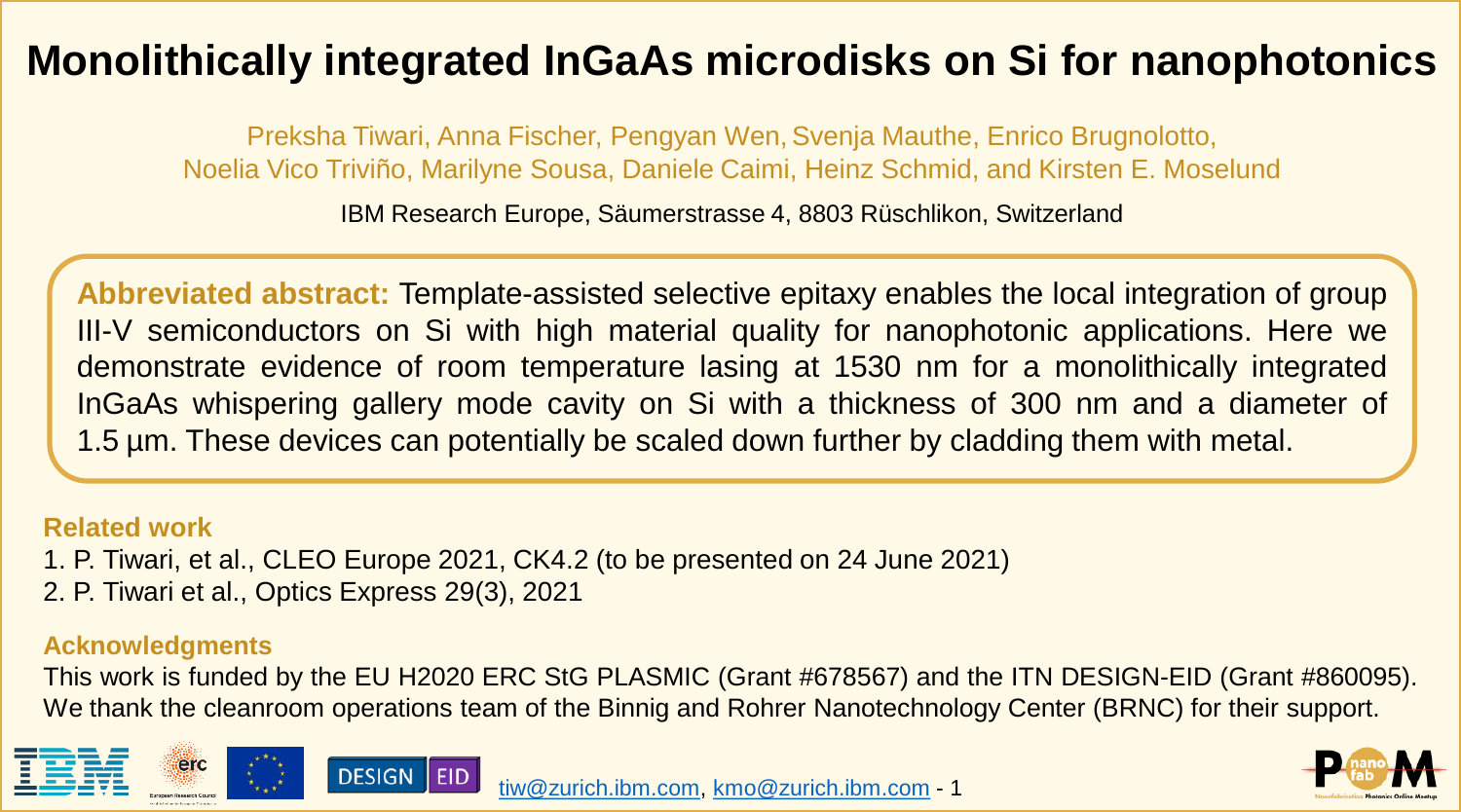# **Monolithic integration of III-Vs on Si**

#### **Silicon**

Established technology platform

Indirect bandgap (inefficient for light sources)



### **III-V Semiconductors**

Direct bandgap High carrier mobility High absorption coefficient

#### **Challenge**

Lattice mismatch to Si of 4% - 19% GaAs InSb

Large polarity and thermal expansion coefficient mismatch

→ **defects**



### **Approaches to integrate III-Vs on Si for photonics**

**Wafer bonding C.** G. Crosnier et al., Nature Photonics 11(5), 2017 **Planar epitaxy AV. Wan et al., Optica 4(8), 2017** Aspect ratio trapping **EX** Y. Han et al., Optica 7(2), 2020, Nanowire growth **EM** H. Kim et al., Nano Letters 17(6), 2017

### **Solution for local integration**

Dislocation-free integration on Si by **template-assisted selective epitaxy (TASE)**



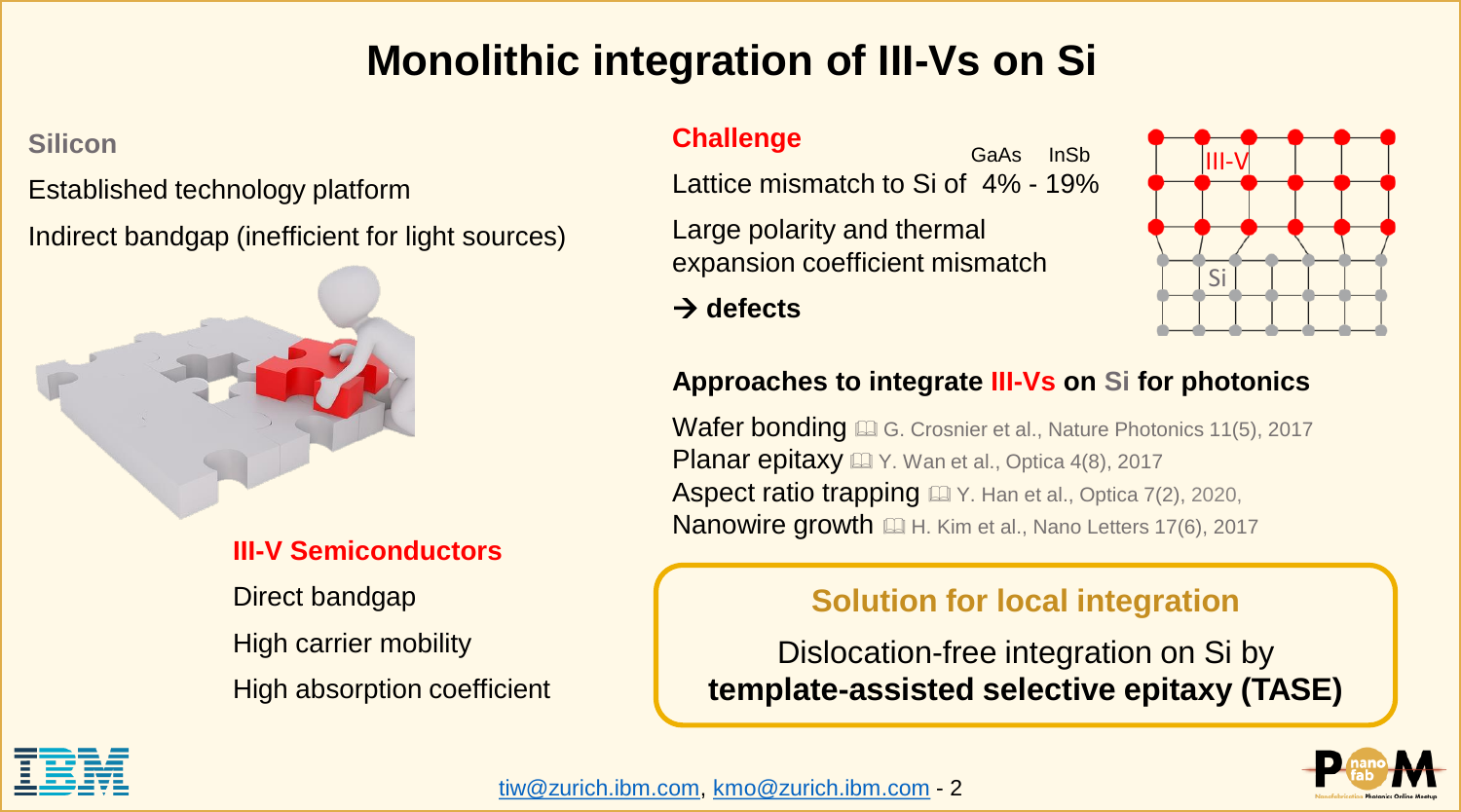# **InGaAs whispering gallery mode cavity emitting at 1530 nm**